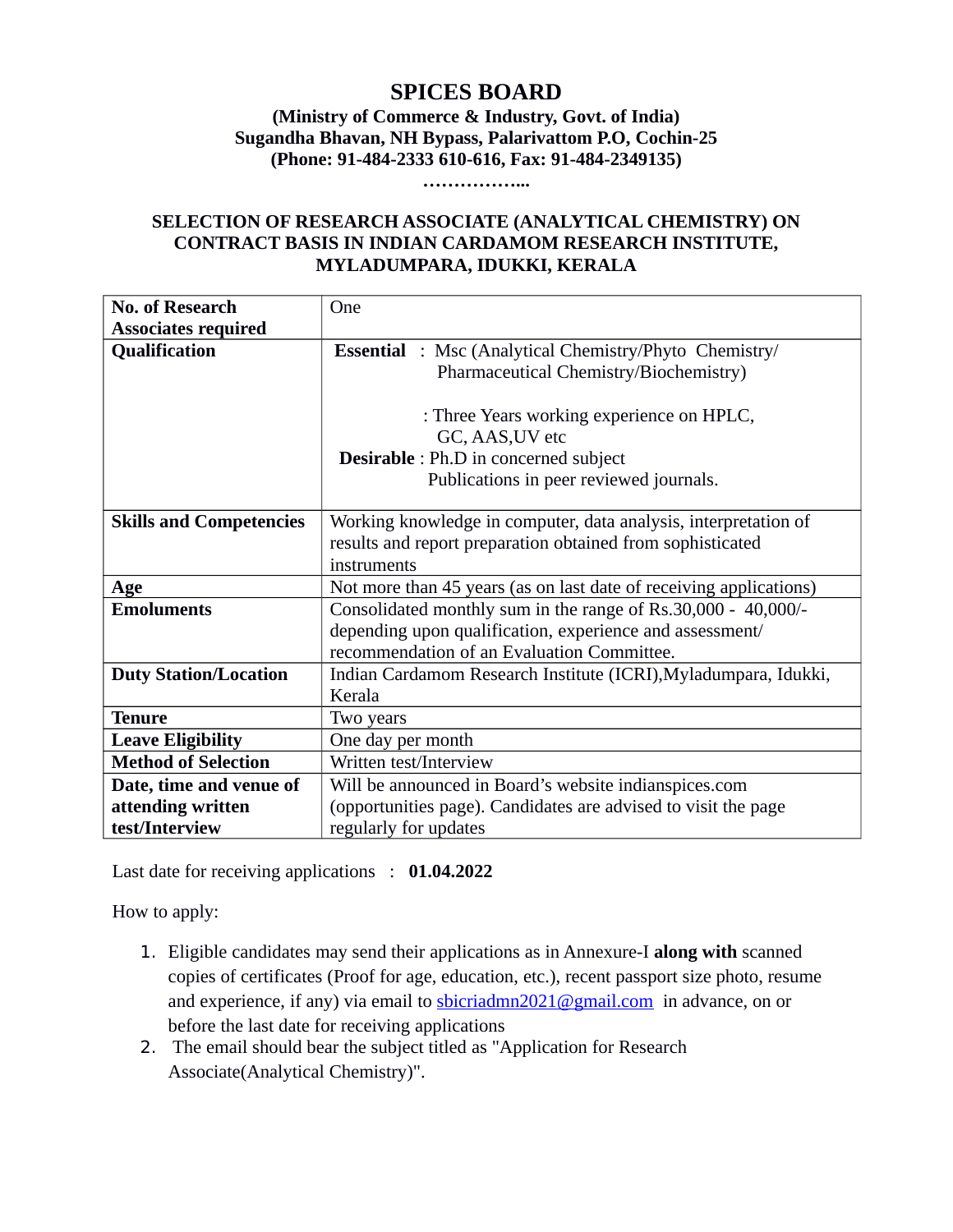- 3. Applications, which are not received in the prescribed format i.e. as per Annexure-I of the notification along with the supporting documents will not be considered.
- 4. Candidates may send the application as a single PDF attachment in the following order (a)Annexure-I (b) Educational qualifications(in chronological order) (c) ID proof (d)Experience certificate(s), if any and (e) Resume.
- 5. If number of applications received is more. The applications will be shortlisted based on the criteria as decided by Spices Board.
- 6. Short-listed candidates will be intimated the date & time of test/interview via email. Original documents for eligibility criteria submitted should be available for verification, failing which the candidate will not be allowed to attend the test/interview.
- 7. Candidates are advised to check opportunities/notices in Board's website www.indianspices.com for updates and not to rely on information from 3rd party websites.
- 8. The selection process will be as per the COVID-19 protocol as per the guidelines of Ministry of Health & Family Welfare, Govt. of India.

# **General Instructions:**

- 1. The engagement of candidates will be purely on contractual basis and under no circumstances are linked to regular appointments and cannot be regularized at any stage.
- 2. The Appointment shall be valid for a period of two (2) years and shall stand automatically terminated at the expiry of the Term.
- 3. Applications should be submitted in the prescribed format along with supporting documents. Late applications will not be entertained.
- 4. Before applying, candidates should ensure that they fulfill the eligibility criteria for the post.
- 5. Candidates are advised to keep their e-mail ID and mobile number active for receiving communication from the Spices Board.
- 6. For proof of Identity, Age, Address, Qualification, Experience, Residence certificate etc., candidates have to produce original documents at the time of certificate verification.
- 7. In case it is detected at any stage of selection process that a candidate does not fulfill the eligibility norms and/or that he/she has furnished any incorrect/false information or has suppressed any material fact(s), his/her candidature will stand canceled.
- 8. If any of these shortcomings is/are detected even after appointment, his/her services are liable to be terminated.
- 9. Decision of Spices Board in all matters regarding eligibility, conduct of test, detailed test/interview and selection procedure would be final and binding on all candidates. No representation or correspondence will be entertained by the Board in this regard.
- 10. Any legal proceedings in respect of any matter of claim or dispute arising out of this vacancy notification and/or an application, tests, etc., in response thereto can be instituted only in Kochi and courts at Kochi only shall have sole and exclusive jurisdiction to try any cause/dispute.
- 11. Canvassing in any form will be a disqualification.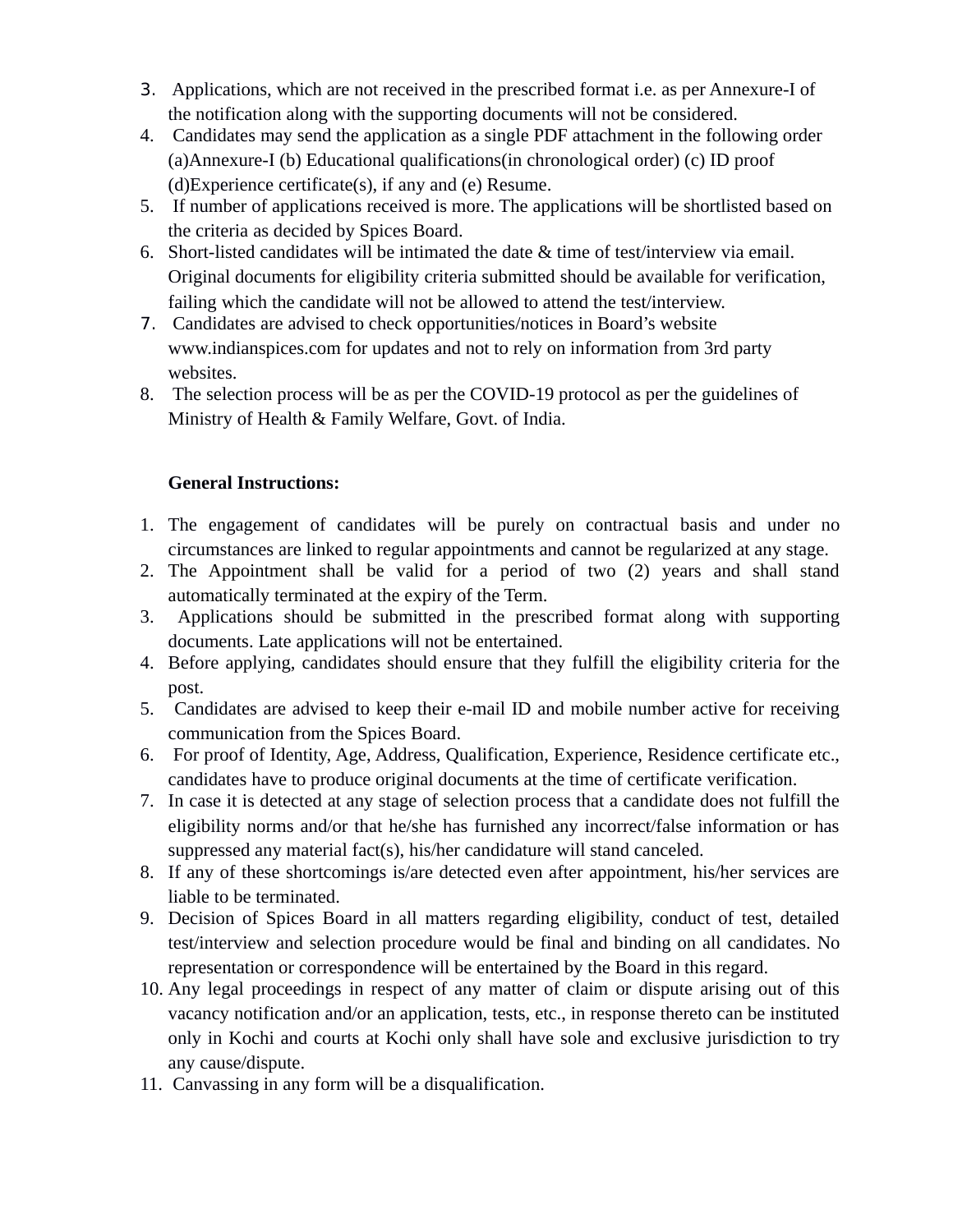- 12. The eligibility of applicants with respect to age, Educational qualification, experience etc. will be determined as on the last date for receiving applications.
- 13. Information related to changes in date of submission of application (if any), date & time of test/ interview, etc. will be published in Board's website www.indianspices.com.
- 14. Spices Board reserves the right to modify/alter/restrict/enlarge/cancel the recruitment process, if need so arises, without issuing any further notice or assigning any reasons therefore. The decision of Spices Board will be final and no appeal will be entertained against this issue.
- 15.All queries/issues regarding the notification are to be addressed to the Scientist C, ICRI Myladumpara, only through e-mail:sbicriadmn2021@gmail.com.

DIRECTOR(ADMIN)

Date: 18<sup>th</sup> March, 2022

Hindi version follows.

………………...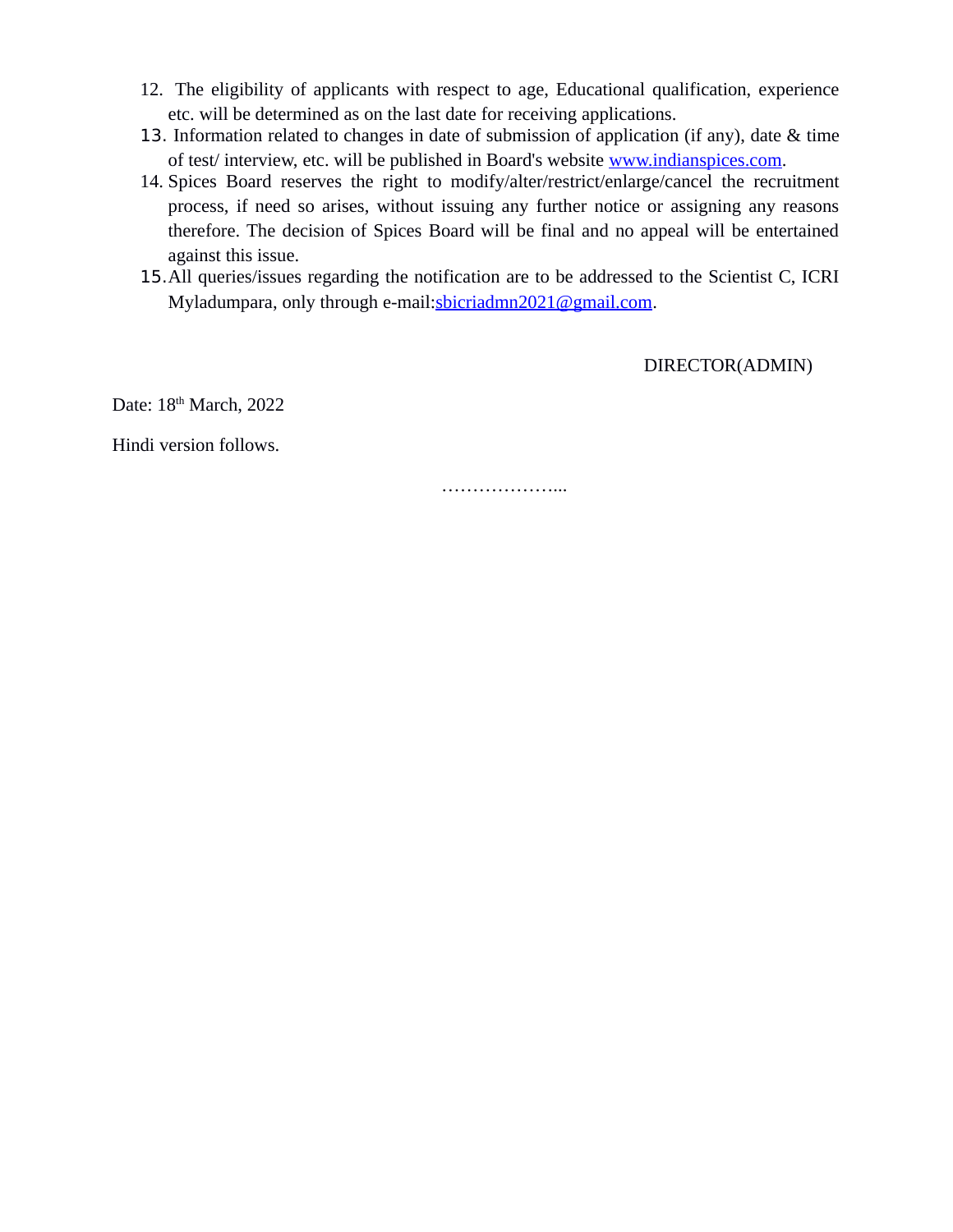# **Annexure-I**

| Affix<br>Recent<br>passport size<br>Colour<br>photograph |
|----------------------------------------------------------|
|                                                          |

| 1.         | Name of the candidate (in Block letters):                              |                         |         |                        |                                                      |
|------------|------------------------------------------------------------------------|-------------------------|---------|------------------------|------------------------------------------------------|
| 2.         | Address for communication:                                             |                         |         |                        |                                                      |
|            | <b>Contact No.:</b>                                                    |                         |         |                        |                                                      |
|            | Email ID:                                                              |                         |         |                        |                                                      |
| 3.<br>4.   | Permanent Address:<br>Identity proof submitted, with details:          |                         |         |                        |                                                      |
|            |                                                                        |                         |         |                        |                                                      |
| 5.         | Eligibility criteria/documents submitted:                              |                         |         |                        |                                                      |
| Sl.<br>No. | Eligibility criteria                                                   |                         | Details | s attached<br>(Yes/No) | Document Verification<br>(Office<br>purpose<br>only) |
| i.         | a) Date of Birth<br>b) Age (Not more than 45<br>years as on last date) | a)<br>$\vert$ b)  years |         |                        |                                                      |